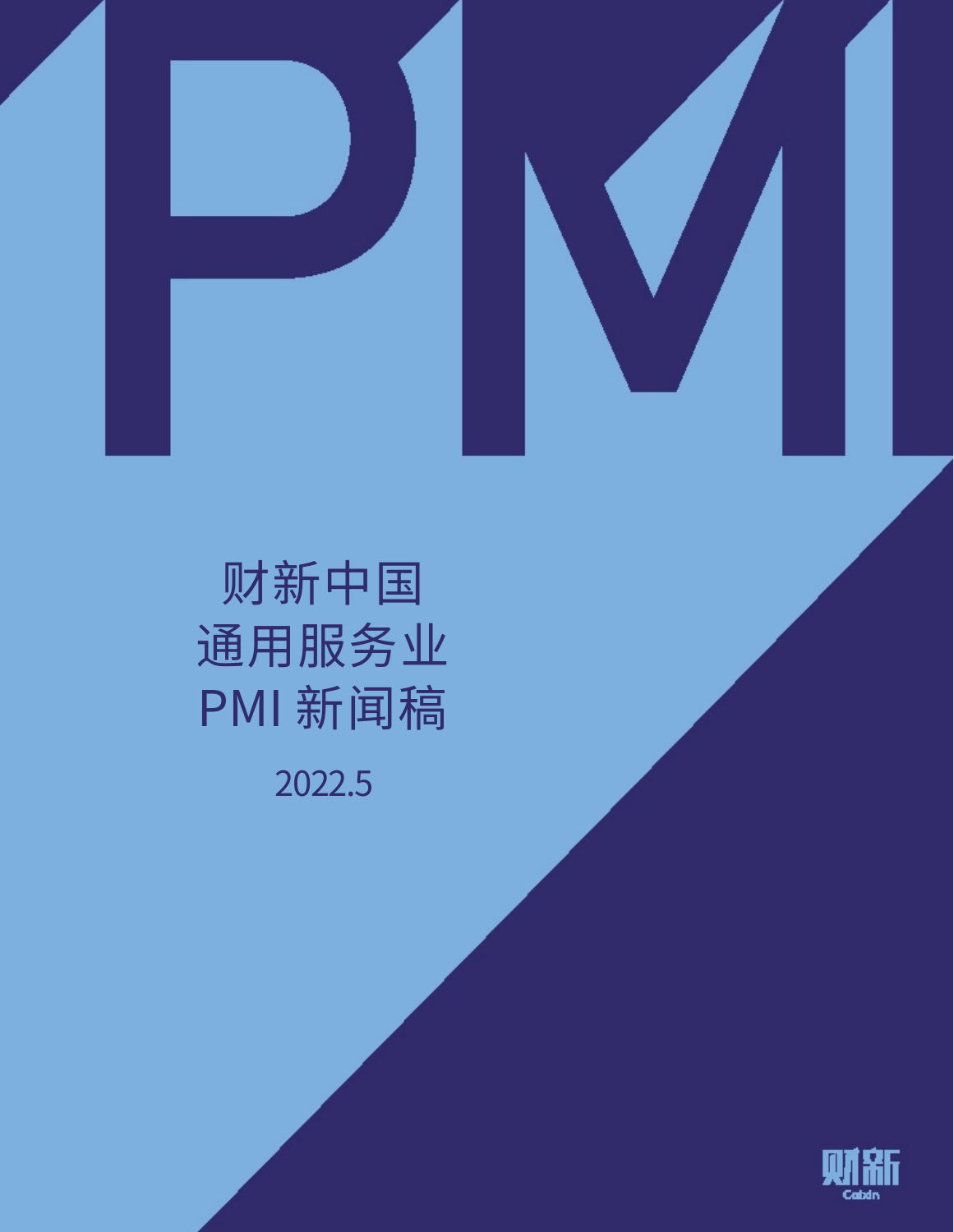### 财新中国通用服务业 PMI™

### 5 月份服务业活动继续明显收缩

最新 PMI 数据显示,因最近疫情抬头,相关防控措施导致服务业经营活 动与新订单量继续明显收缩, 但收缩率已较 4 月份放缓。不过, 企业仍继 续压缩用工,加上业务运营持续受限,积压业务量进一步激增。价格数据 显示,平均投入成本涨幅放缓,服务业收费价格仅有轻微升幅。

展望未来 12 个月的经营前景,业界信心改善,5 月份乐观度回升至 3 个 月来最高,许多企业预期疫情一旦受控,限制措施放松,业务会有强劲反 弹。

5 月份, 经营活动指数(经季节性调整) 录得 41.4, 显示服务业活动连续 第三个月处于收缩状态。指数虽然较 4 月份的 26 个月低点 (36.2) 有所 回升, 收缩率也不像 4 月份般严重, 但仍然创下 2020 年 2 月首轮疫情过 后的次高记录。企业继续提到疫情相关限制措施,令经营活动受到严重影 响,包括临时关停和出行受限。

5 月份, 新接业务总量连续第四个月下滑, 降幅虽然较 4 月份的 26 个月 高点放缓,但整体仍然显著。关于最近销售下滑的原因,调查样本企业继 续提到疫情限制措施,对客户数量和整体需求状况造成了冲击。与此同 时, 第二季中期, 来自海外的订单量虽然降幅放缓, 但仍然明显。

5 月份, 经营需求下降, 导致服务业用工进一步收缩, 收缩率虽属小幅, 但已是 15 个月来最显著。与此同时, 经营持续受限, 导致积压业务持续 增加, 积压率为 2020 年 2 月后最严重, 但整体尚属温和。

5 月份, 服务业平均投入成本继续上扬, 但涨幅放缓至 9 个月低点。据反 映,企业成本负担增加,普遍是因为人工、原料、食品、能源和运输等各 种费用上升。为转移成本上扬压力,服务业企业相应上调收费价格,虽然 加价幅度仅算轻微,但已扭转了4月份的降价趋势。

对于未来 12 个月的经营前景, 业界在 5 月份普遍保持乐观, 并且乐观度 为 3 个月来最高, 主要原因是企业预期疫情一旦受控, 市况恢复正常, 经 营活动将会出现强劲反弹。不过,相比长期均值,当月整体乐观度仍然偏 低。

#### 中国通用服务业经营活动指数

>50 = 较上月改善 (经季节调整)



要点归纳:

防疫限制下,服务业活动继续大幅收缩,但收缩率放缓 新增业务总量降幅放缓

投入成本涨速减弱至 9 个月低点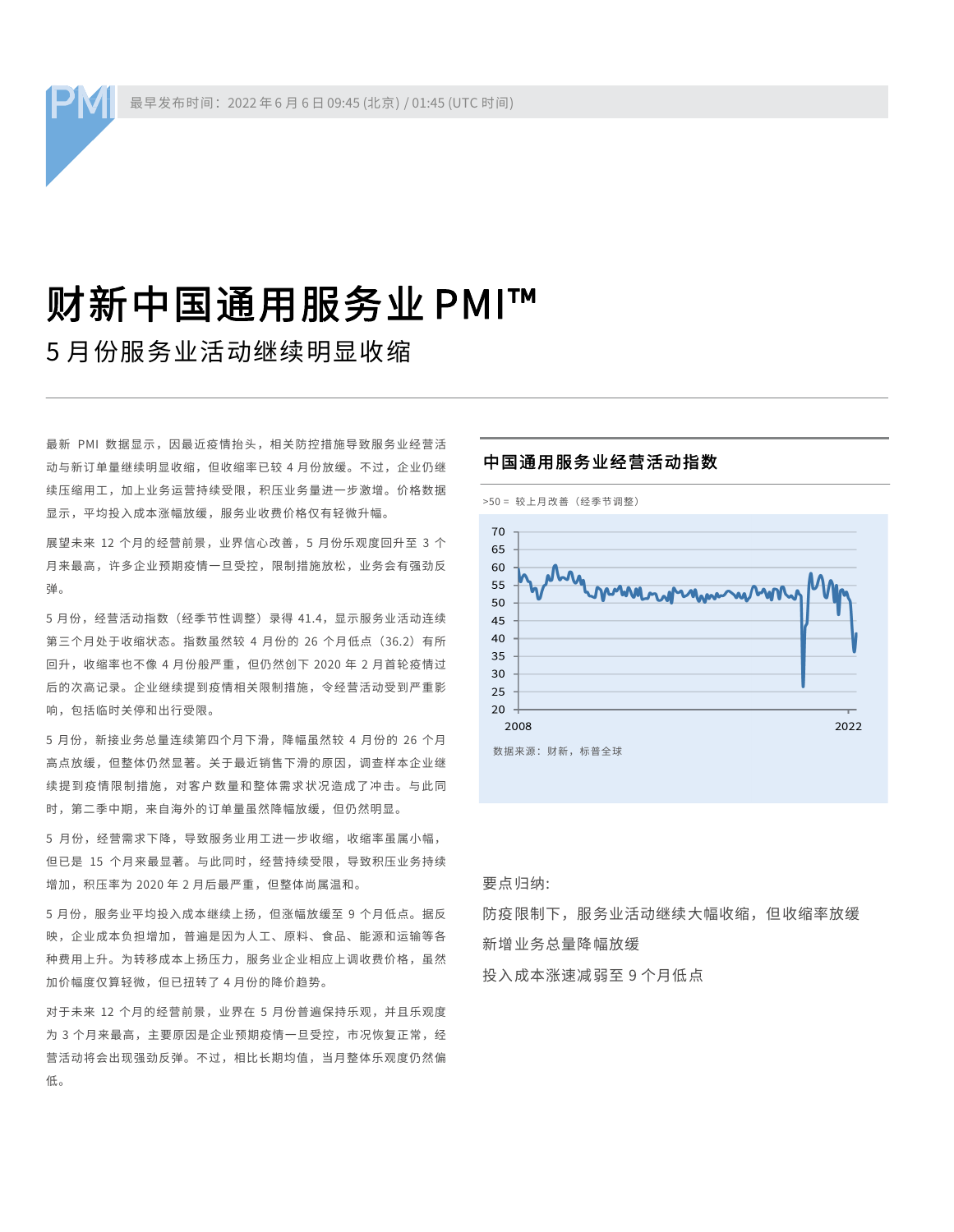QTXH

#### 亍┯ⱷ䧗丘 㶩┯䧗丘



财新智库高级经济学家王喆博士评论中国通用服务业 PMI 数据时 表示:

"2022年5月, 财新中国通用服务业经营活动指数(服务业PMI) 录得41.4,较前月回升5.2个百分点,不过仅为2020年3月以来次低 值。新冠疫情对于服务业景气度的压制依然明显。

服务业供求继续收缩。服务业经营活动指数和新订单指数从4月低 点有所回升,但仍大幅低于荣枯线,显示多地散发疫情对于服务业 的影响仍在持续。同样受疫情防控措施特别是旅行限制的影响,服 务业新出口订单指数连续第五个月位于收缩区间。

服务业就业收缩。与供给和需求弱化程度有所放缓不同,服务业就 业指数在收缩区间内进一步下降至2021年3月以来最低值。2022年 以来,该指数从未站上荣枯线。疫情的影响传导至就业市场,企业 增加用工意愿薄弱。受此影响,服务业积压工作继续增加。



服务业价格决心的格指数连续第23个月位于扩张区 间,劳动力成本、原材料、食品、能源价格以及运费均处高位,企 业面临较大成本压力。略有改善的是收费端,服务业收费价格指数 重回荣枯线之上,服务业企业通过调整价格部分消化了来自成本端 的乐力。

市场乐观情绪尚可。企业家依然对疫情得到控制以及服务业复苏充 满信心,也有部分受访者担忧未来疫情会不断复发。"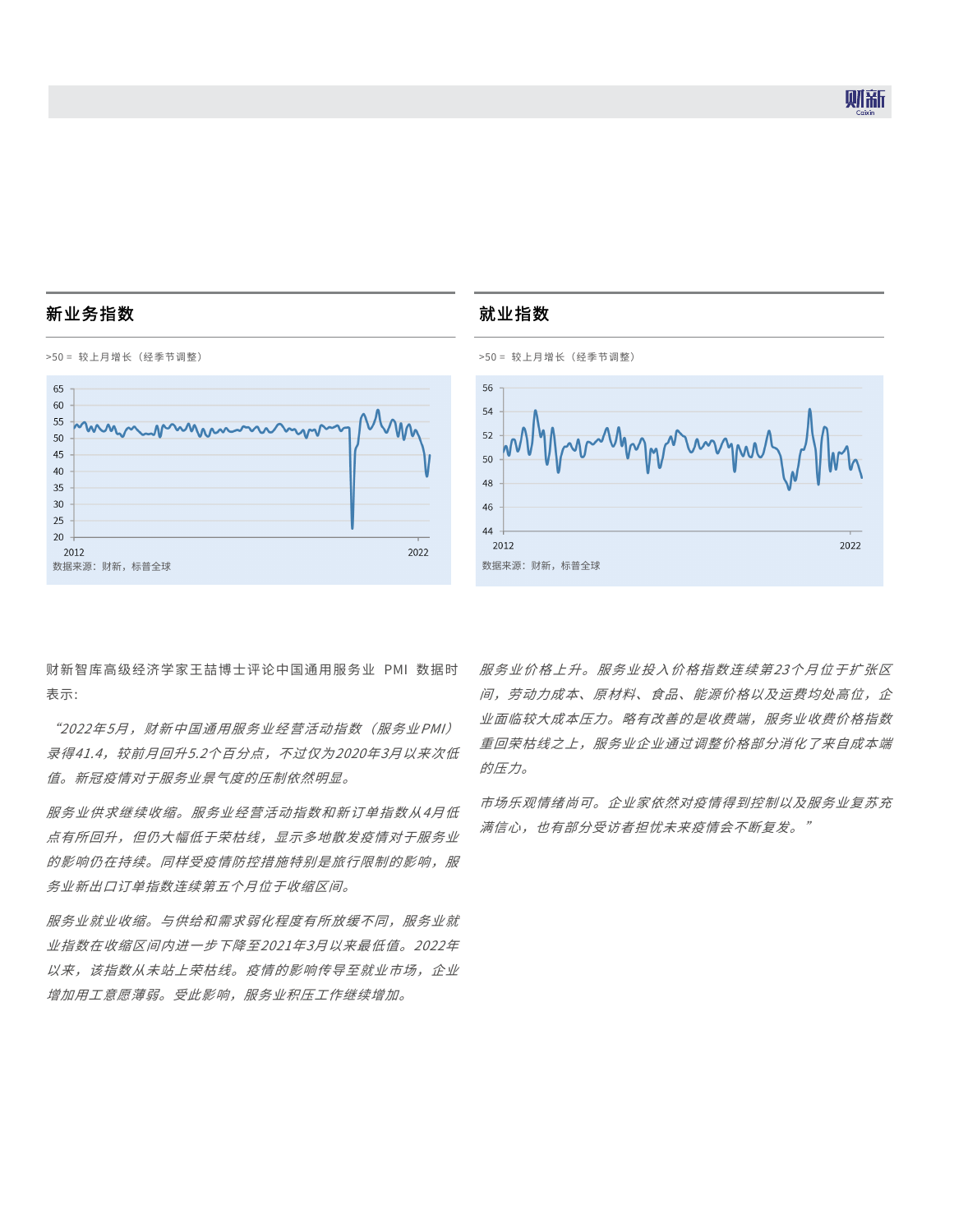## 财新中国通用综合 PMI™

5 月份综合产出降幅放缓

综合指数是制造业和服务业指数的相应加权平均值。权重值依据官 方 GDP 数据, 反映制造业和服务业的相关规模。中国综合产出指 数是制造业产出指数和服务业经营活动指数的加权平均值。

5 月份, 综合产出指数(经季节性调整) 录得 42.2, 显示中国企业 的生产经营活动总量连续第三个月呈现收缩。指数值较 4 月份 (37.2) 回升, 说明收缩率放缓, 但仍属显著 (2020 年 2 月后次 高)。行业数据显示,制造业与服务业的收缩率皆有所放缓,但后 者整体收缩率较前者严重。

与此同时, 新订单总量也明显下降, 但降幅为 3 个月来最小。用工 总量收缩,收缩率虽小,但已创下 2021 年 2 月后最高记录, 制造 业与服务业 5 月份用工规模皆轻微加速收缩。

整体而言, 通胀压力在 5 月份有所放缓, 平均投入成本的涨幅回落 至 2 月份后最低点, 而整体销售价格则连续两月轻微下降(当月主 要原因是制造业降价)。

#### 憠鍑

财新智库高级经济学家王喆博士评论中国通用综合 PMI 数据时表 示:

"2022 年 5 月, 财新中国综合 PMI 录得 42.2, 虽然较前月回升  $5.0 \, \triangle$ 百分点, 但从历史上看, 也仅高于 2020 年 2 月和 2022 年 4 月的水平, 是该指数 2005 年以来第三低值。疫情的负面影响持 续,供给、内外需、就业持续走弱,积压工作增加,企业投入成本 高企。

总体而言, 2022 年 5 月, 多地局部疫情持续, 制造业、服务业景气 度边际出现改善但仍位于收缩区间。制造业景气度好于服务业,需 求略强于供给。疫情对于市场供求的负面影响已传导至就业,制造 业和服务业就业恶化速度有所加快。供应链受阻、物流时间延长问 题未能得到彻底改善。企业成本端压力也依然较大。本轮疫情对于 经济的负面影响或超过 2020 年。政策层面,保证就业和物流畅通 是重中之重。打通产业链、供应链堵点,推动复工复产,有助于稳 定市场主体、提供就业保证。此外,帮扶纾困政策不应只限于供给 侧, 对于受疫情影响收入下降人员的补贴亦应提上日程。"

#### 中国通用综合产出指数



行业指数